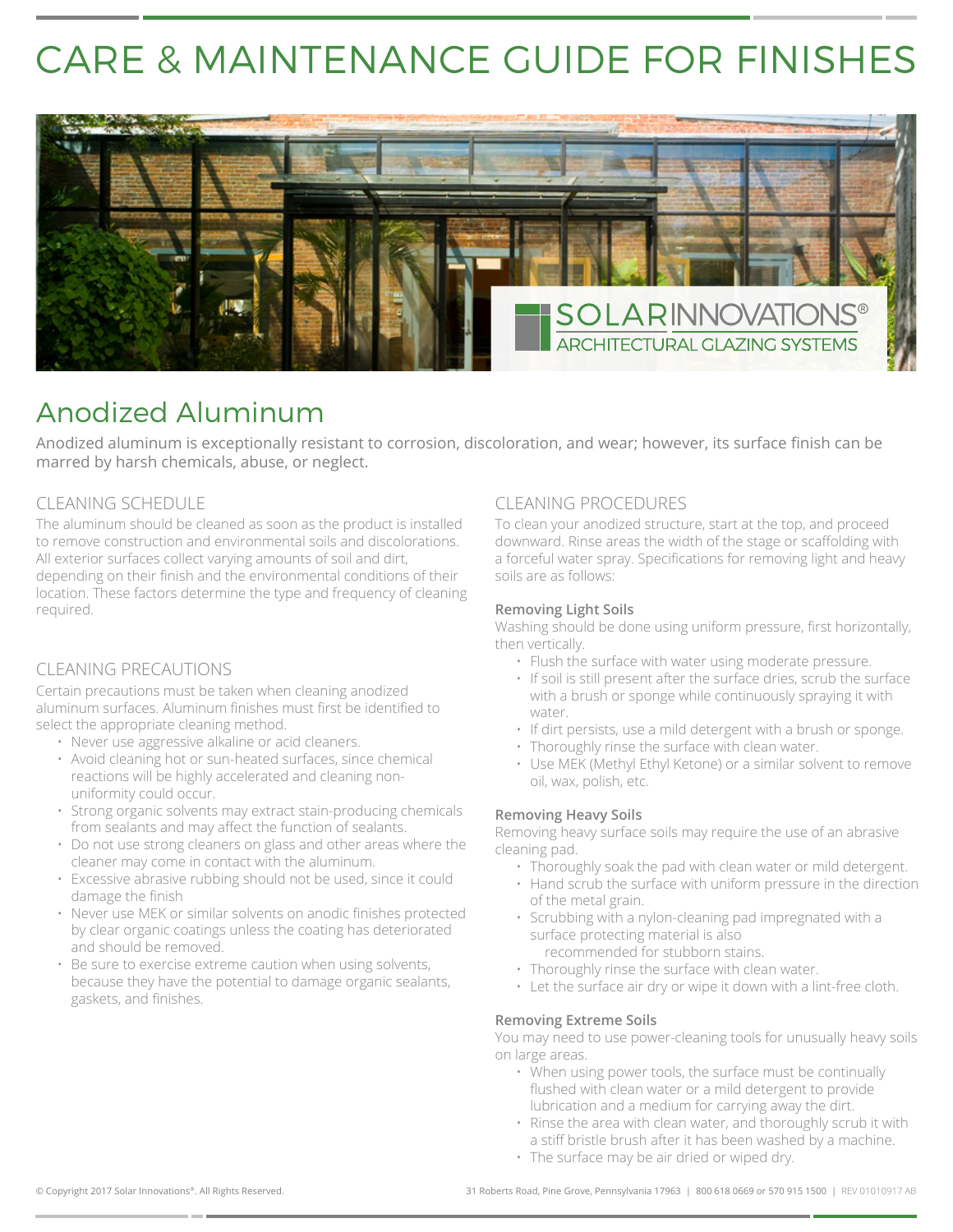

# Powder Coatings

Over time, powder coatings may show signs of weathering, such as loss of gloss, chalking, and/or slight color change from being exposed to the elements. These structures must be cleaned according to the outlined specifications in order to maintain their finish.

## CLEANING SCHEDULE

Regular cleaning is required at least once a year. A simple regular cleaning will minimize the effects of weathering and remove dirt, grime, and other build-up. Regular cleaning frequency depends on factors including location, atmospheric pollution, and building protection.

## CLEANING PRECAUTIONS

- A suitability test must be taken for metallic powder coatings due to the danger of changes in a color tone.
- Avoid strong rubbing when cleaning the surface.
- Detergents must not be used at temperatures higher than 77° Fahrenheit.
- The maximum exposure period of detergents must not exceed one hour.
- Do not use solvents containing ester, ketones, alcohol, aromatics, ethylene glycol, or halogenated hydrocarbon.
- Do not use scratching or abrasive agents.
- Do not use strong acids, alkaline detergents, or similar products.
- Do not use detergents of unknown composition.
- Do not use stream-jet devices/power cleaning tools.

## CLEANING PROCEDURES

The products should be cleaned as soon as installation is complete to ensure construction materials, such as concrete, plaster, and paint splashes, are removed before they have a chance to damage the surface. Failure to remove these materials at this early stage will require the use of potentially damaging, aggressive cleaning materials and techniques. Cleaning should be executed according to the following guidelines:

- Use clean water with slight additives of neutral washing agents (pH 5-8) with the aid of non-abrasive soft cloths, rags, or industrial cotton.
- Use mineral spirits free of aromatics (chemical compounds) and alcohol to remove greasy, oily, or sooty substances. Adhesives, silicone cartouche, and adhesive tapes can also be removed this way.
- Joint sealants and other aids that come into contact with coated surfaces must be pH-neutral and free of paintdamaging substances, and they must first be subjected to a suitability test.
- Rinse with clean cold water immediately after every cleaning process.
- The entire cleaning process can be repeated, if necessary, after 24 hours.

Each coating is different; therefore, it is essential to follow the exact specifications outlined for each type of finish. Properly cleaning and maintaining your structure's surface will minimize the need for touch-ups in the future and extend the lifetime of the building. Further information for maintenance and cleaning can be obtained from the American Architectural Manufacturers Association (AAMA).